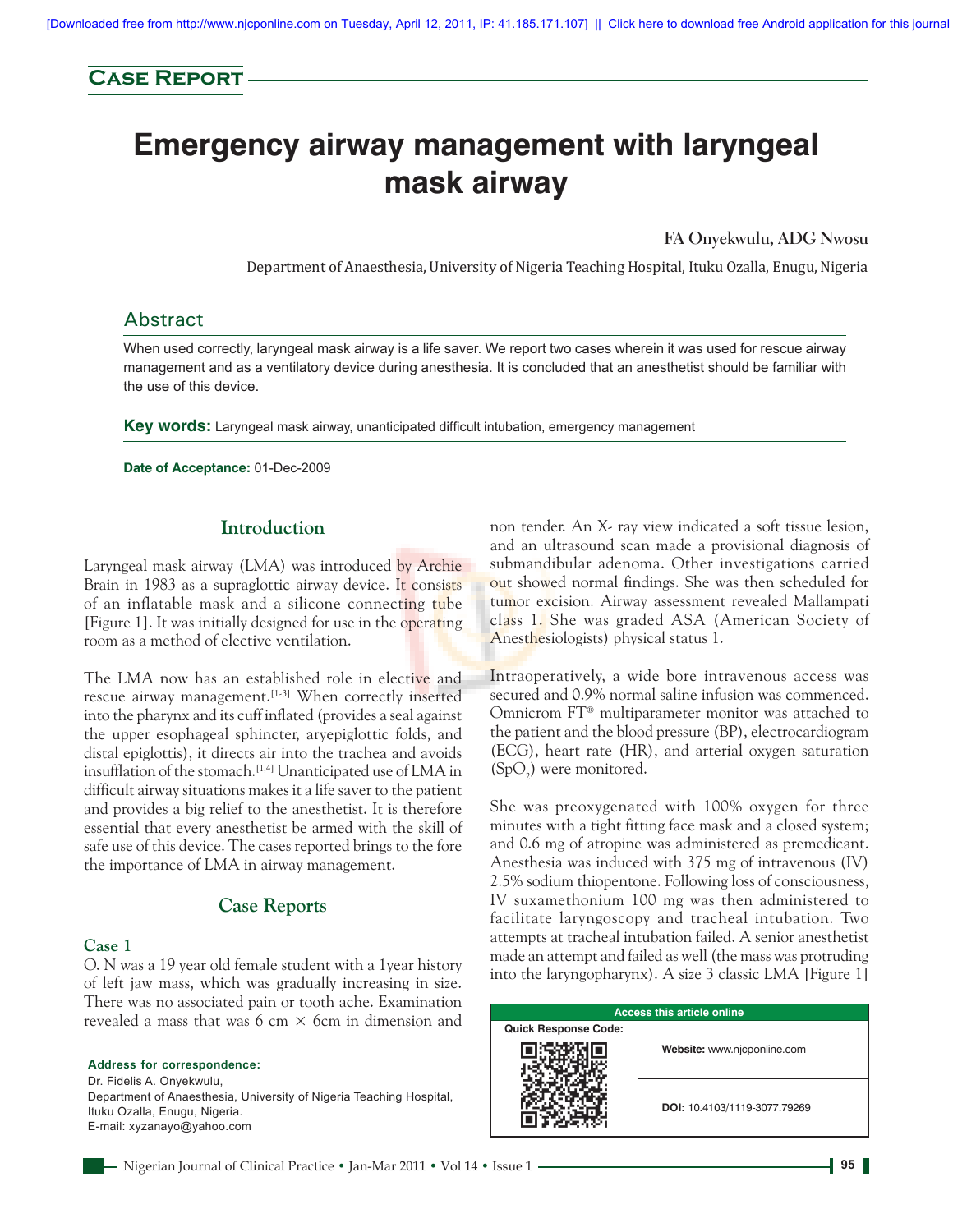Onyekwulu and Nwosu: Emergency airway management



**Figure 1**: Laryngeal mask airway

was passed to maintain the airway. Patient was allowed to resume spontaneous respiration. Propofol (1%) infusion was started with fentanyl analgesia. Halothane 0.8% was also delivered in 50% oxygen-air mixture. Surgery was started and completed without any critical incidence.

Operative finding was submandibular adenoma at lower pole of the parotid gland.

#### **Case 2**

A 57-year-old morbidly obese woman (body mass index 40.2 Kg/m<sup>2</sup>), diagnosed with carcinoma of the breast was booked for mastectomy. History was not significant. After examination and review of investigation she was graded ASA physical status II. Airway assessment revealed Mallampati class 3.

In the operating suite, intravenous access was secured and saline infusion was allowed to run. Pre-induction vital signs were  $\text{SpO}_2$  of 98%, BP of 110/70 mmHg, HR of 74 per minute, sinus rhythm. Preoxygenation with 100% oxygen was carried out for 3 minutes using a closed system. Glycopyrrolate 0.4mg was administered and general anaesthesia was induced with 500mg of intravenous 2.5% sodium thiopentone. Laryngoscopy was facilitated with 150 mg of IV suxamethonium. Two attempts at tracheal intubation failed. At the third attempt the upper incisor tooth was knocked off leading to bleeding. The airway was suctioned and the tooth recovered. A size 3 classic LMA was inserted to maintain the airway. Manual ventilation with the closed system was started to maintain adequate oxygenation. Shortly afterwards LMA was dislodged and the arterial oxygen saturation began to drop (SpO<sub>2</sub> of 81%) was recorded). Another attempt at endotracheal intubation failed. "Cannot ventilate, cannot intubate". A size 4 LMA was inserted and patient was adequately ventilated. Anesthesia was maintained with 1% propofol infusion, and 1% halothane in 50% oxygen-air mixture. Fentanyl 150  $\mu$ g

was administered intravenously. Surgery was commenced and concluded without any hitch and recovery from anesthesia was without incidence.

## **Discussion**

The use of LMA to secure the airway and as a ventilatory device during anesthesia is a veritable tool. The management of anticipated difficult airway allows for adequate preoperative preparation. The use of LMA during unanticipated airway difficulty provides the anesthetist a sure alternative to airway management. The cases presented illustrate the use of LMA emergently as well as to secure the airway during anaesthesia. After LMA placement, effective ventilation and oxygenation were established and maintained in each case.

The second case presented with morbid obesity and a "cannot ventilate, cannot intubate" situation. Morbid obesity preclude the use of LMA because of ''full stomach''. But in a "cannot ventilate, cannot intubate" scenario, establishing and maintaining a patent airway, and effective ventilation with life sustaining oxygen saturations is paramount.<sup>[5]</sup> An alternative airway accessory in this case would be Blind Endotracheal Intubation using the Intubating LMA (ILMA+BETI).<sup>[6]</sup> Success rates for ILMA+BETI have been reported to be as high as 99.3%.[7]

The dislorgement of the LMA and subsequent drop in arterial oxygen saturation seen in the second case was due to the use of incorrect size of LMA. It is therefore important that different sizes are provided and a correct size is used. This was ensured in the first case. Even though it was a surgery in the head and neck region with the attendant manipulation around the airway, the LMA remained in place because appropriate size was used.

The use of LMA in treating unanticipated difficult endotracheal intubations and mask ventilation is well documented. Parmet *et al.* reported 94% success rate.<sup>[8]</sup> The ease of passage of LMA as compared to direct laryngoscopy and endotracheal intubation makes it an important device for rescue airway management.

## **Conclusion**

When a situation of failed tracheal intubation occurs, a rescue airway device (LMA) must be immediately available and rapidly deployed to assist in managing the airway. Anesthetists should be familiar with the use of this device as it could be a life saver during airway crisis.

## **Reference**

1. Brain AI. The laryngeal mask--a new concept in airway management. Br J